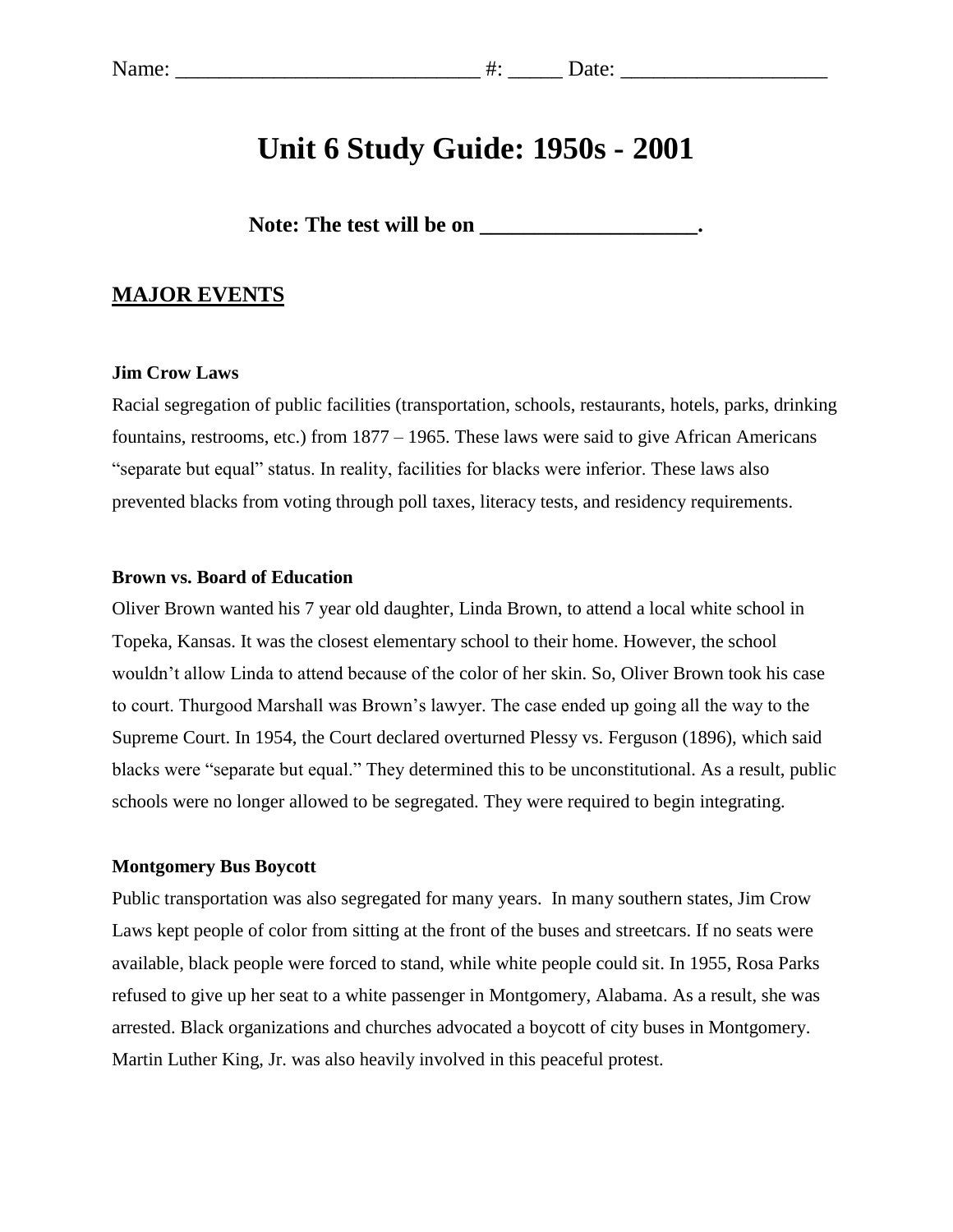#### **March on Washington**

In 1963, African-American leaders called for a "March on Washington." Around 250,000 people met at the Lincoln Memorial, demanding improved social and economic opportunities and equality for African-Americans. Dr. King delivered his "I Have a Dream" at the march. As a result, civil rights leaders like Dr. King were invited to meet with President John F. Kennedy to discuss civil rights issues.

#### **Civil Rights Act**

Three months after the March on Washington, President John F. Kennedy was assassinated, but President Lyndon B. Johnson took his place. He continued working with civil rights leaders and helped pass the Civil Rights Act of 1964, which ended discrimination based on race, color, religion, gender or national origin.

#### **Voting Rights Act**

In 1965, congress passed and President Johnson signed the Voting Rights Act. This act outlawed state laws that required poll taxes and literacy tests.

#### **Space Exploration**

The United States and the Soviet Union became a major competitors have WWII. One competition was the "Space Race". The Soviets launched a man into space first, but the United States, but the United States became the first country to put a man on the moon. Neil Armstrong and Buzz Aldrin landed on the moon on July 20, 1969.

#### **Collapse of Soviet Union**

In 1981, Ronald Reagan became president of the United States. At first he emphasized building up the military and weaponry to scare the Soviets. Later, he changed his foreign policy. He worked to improve his relations with the Soviet Union by encouraging Mikhail Gorbachev to enact reforms in his country and he pursued arms reduction agreements. He wanted to end the cold war with the Soviet Union. At the same time, Mikhail Gorbachev was beginning to increase personal freedoms and was providing more economic opportunities to Soviet citizens. Some citizens did not like this because they wanted to remain communist. They even tried to take over the country, but were unsuccessful. In 1989, the Berlin wall was taken down, and two years later, the Soviet Union dismantled into 15 countries.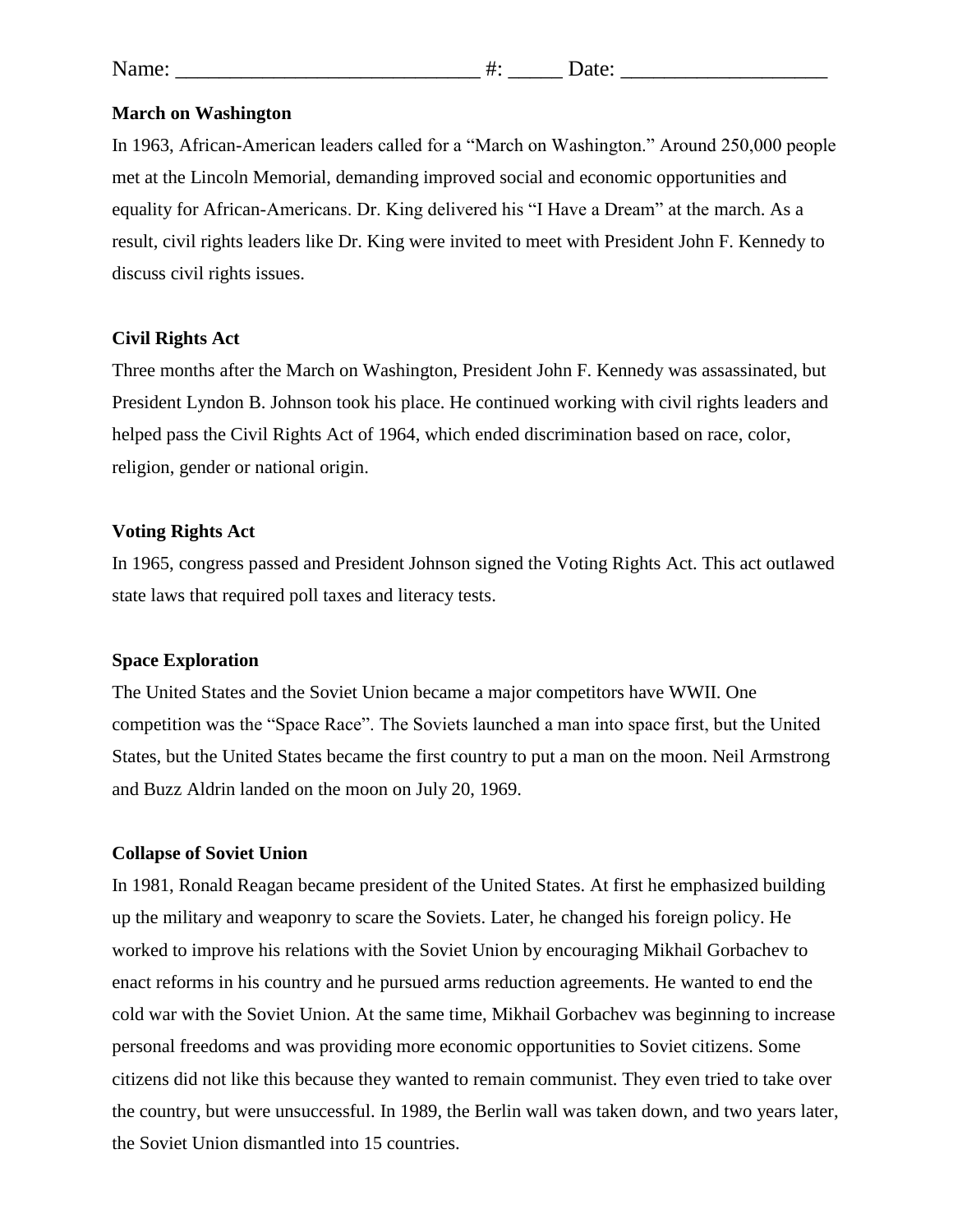#### **9/11**

On September 11, 2001, terrorists took control of several airplanes, forcing them to crash into the World Trade Centers in New York and the Pentagon in Washington D.C. Nearly 3,000 people were killed that day, and more than 6,000 were injured. The terrorists belonged to a group from the Middle East called Al Qaeda. The leader of this group was Osama bin Laden. Because of these attacks, U.S. troops entered Afghanistan. In 2003, President Bush continued the "War on Terrorism" by invading Iraq. He believed the Iraqi government, under Saddam Hussein, was supporting terrorists. Conflict continues in the Middle East today.

# **INVENTIONS**

#### **1. Television**

Television became popular in the 1950s and 1960s. It allowed people to "SEE" what was happening around the world. Elections were influenced as people watched candidates speak. More money was spent on advertising to consumers. Important events like the Civil Rights Movement, the War in Vietnam, and the assassinations of key leaders were also televised. Historians have noted that news coverage of President Kennedy's assassination is credited as when television overtook newspapers as the chief media outlet for information in America.

#### **2. Personal Computer**

Since 1975 personal computers have become more affordable and accessible to average Americans. Before that, their size and cost limited their use to scientific and industrial purposes. Today, computers are essential for nearly all professions. They make tasks easier and more efficient.

#### **3. Internet**

At first the internet was a small network of research computers that communicated with one another. The internet became more widespread in the 1990s. Today it is used by ordinary people worldwide. Although the internet has enhanced the speed of communication and has allowed people to access information quickly, it also has negative consequences. Examples of negative consequences include security issues, internet addictions, and inactivity.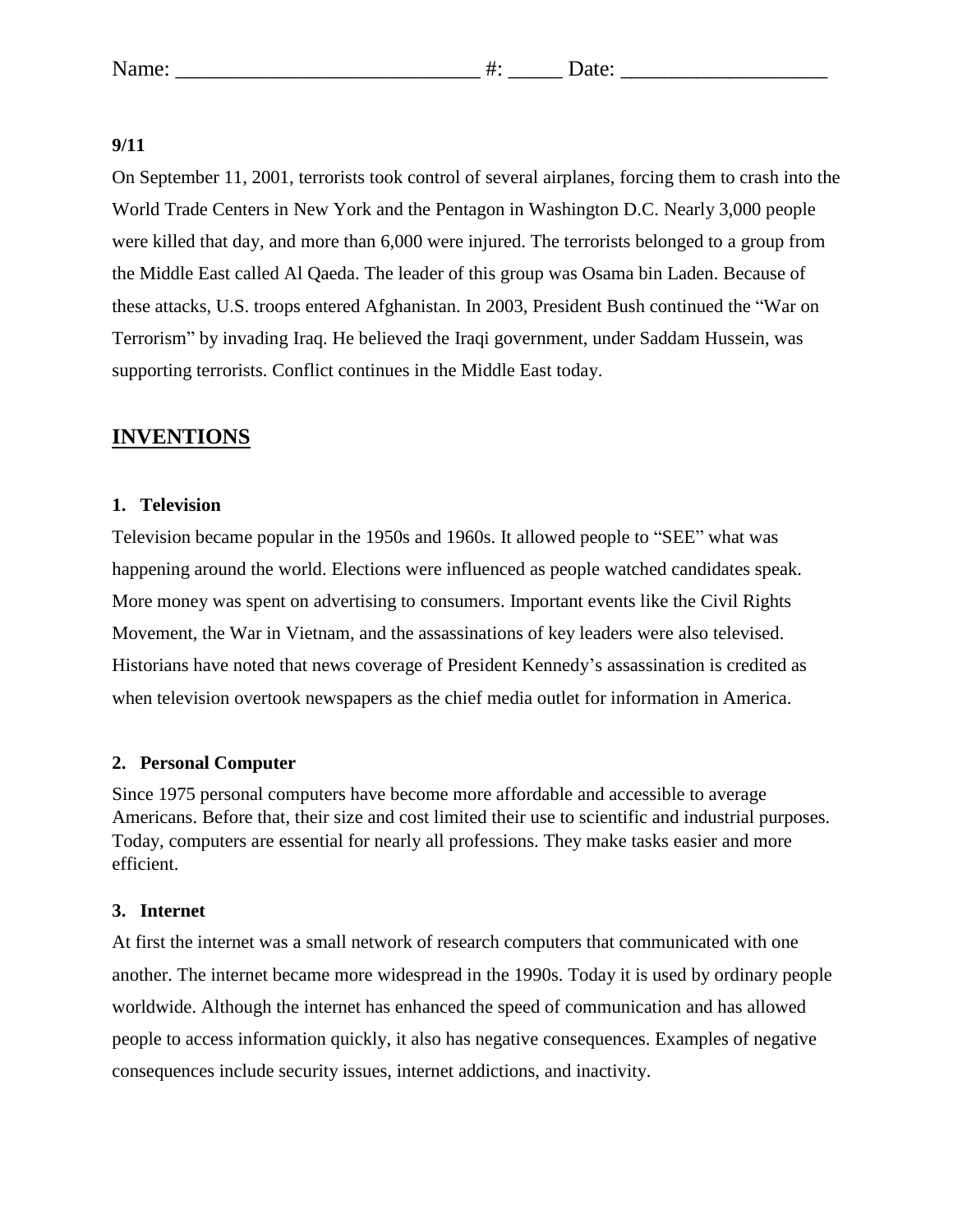# **KEY PEOPLE**

# **Thurgood Marshall**

- Civil Rights activist
- Oliver Brown's lawyer in Brown vs. Board of Education
- Supreme Court Justice
- Member of the NAACP (National Association for the Advancement of Colored People)

# **Rosa Parks**

- Civil Rights activist who refused to give up her seat on a Montgomery bus
- Member of the NAACP (National Association for the Advancement of Colored People)

# **Martin Luther King, Jr.**

- Civil Rights activist and leader who promoted social change through non-violence
- Helped lead events such as the Montgomery Bus Boycott and the March on Washington
- Assassinated by a convicted felon named James Earl Ray in 1968

# **President John F. Kennedy**

- President of the United States from 1961-1963
- Dealt with the Cuban Missile Crisis during the Cold War
- Met with civil rights leaders to discuss racial and social issues after the March on Washington
- Assassinated by Lee Harvey Oswald in 1963

# **Robert Kennedy**

- John F. Kennedy's brother
- Politician who advocated for the civil rights movement
- Opposed the Vietnam War
- Democratic candidate for President in 1968
- Assassinated in 1968 by Sirhan Sirhan, a Jordanian citizen who was angry over Kennedy's support of Israel.